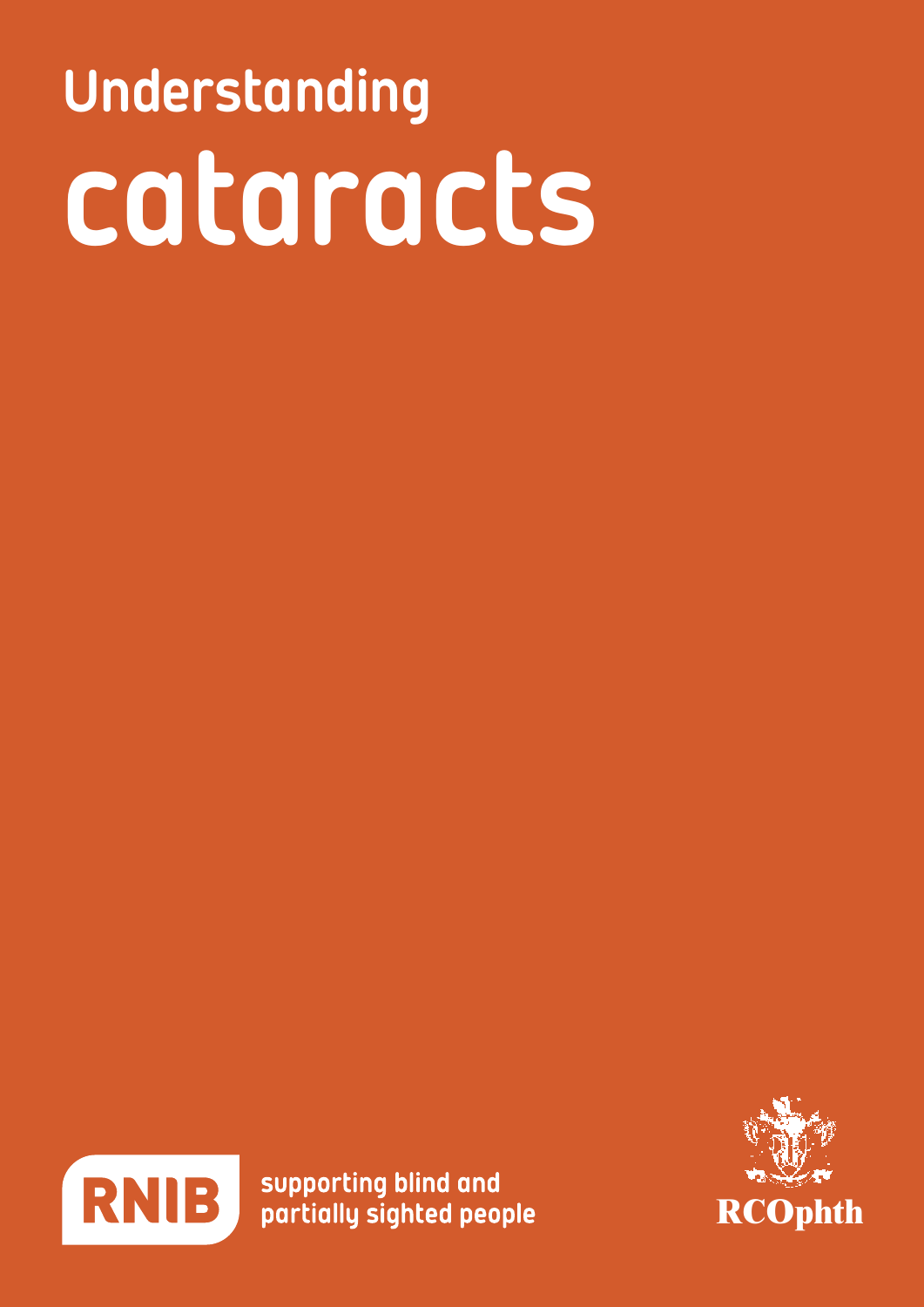### **Contents**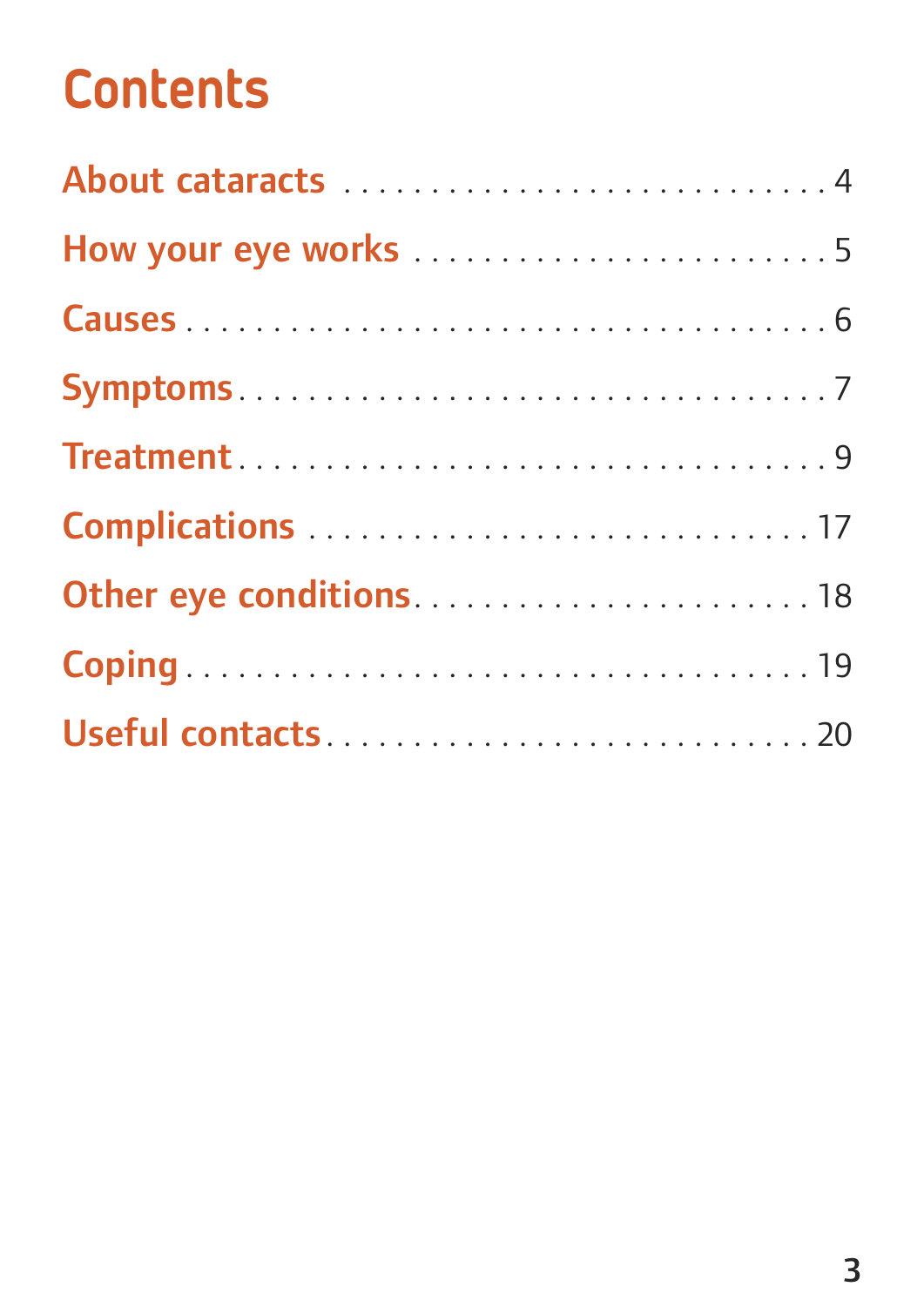### About cataracts

Cataracts are a very common eye condition. As we get older the lens inside our eye gradually changes and becomes less transparent (clear). A lens that has turned misty, or cloudy, is said to have a cataract. Over time a cataract can get worse, gradually making your vision mistier. A straightforward operation can usually remove the misty lens and replace it with an artificial lens to enable you to see more clearly again.

This leaflet is about cataracts in adults. Some children develop cataracts, called congenital cataracts, before or just after birth but these are usually dealt with in a different way to cataracts in adults. You can find information about congenital cataracts on our website at rnib.org.uk

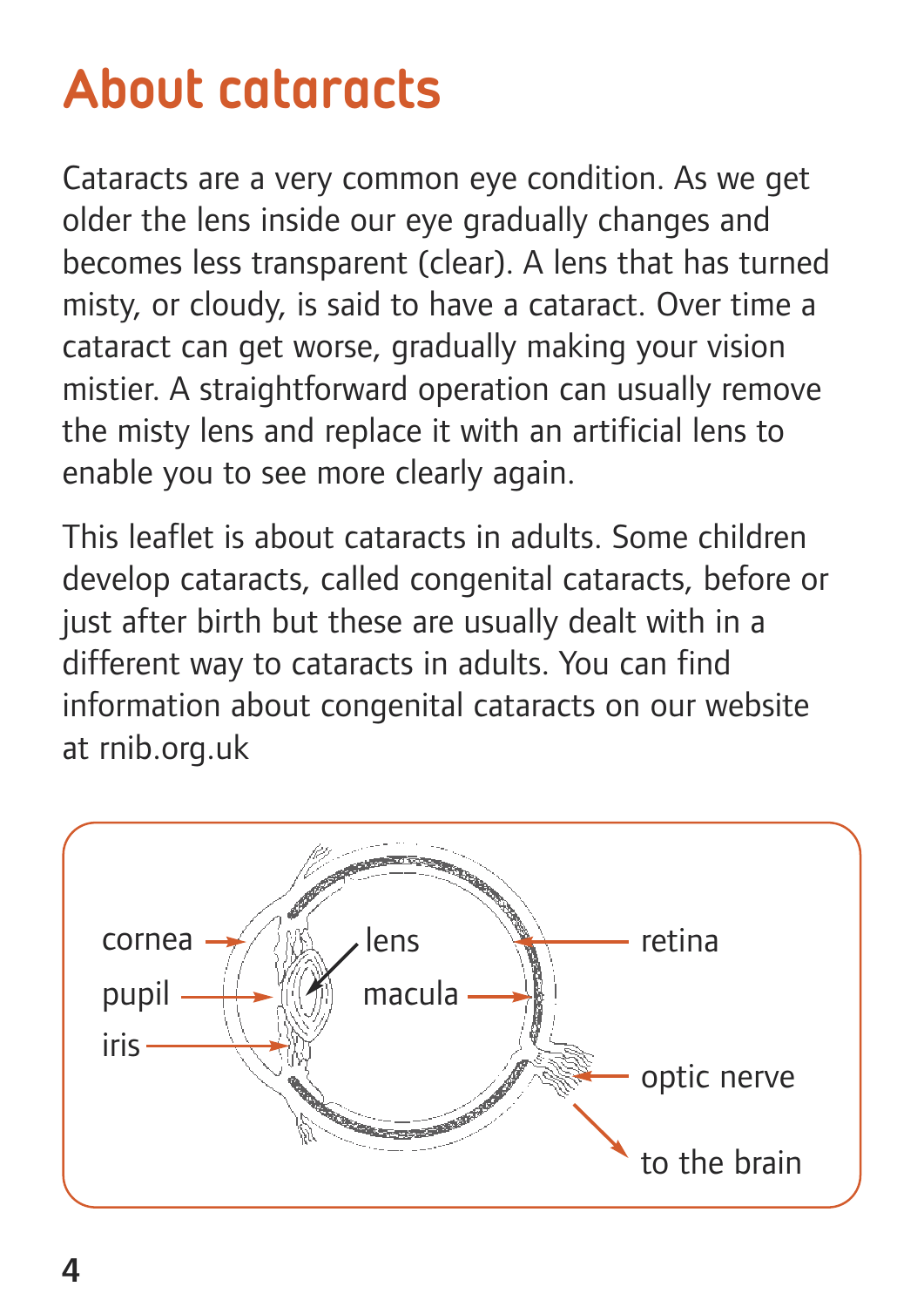### How your eye works

When you look at something, light passes through the front of your eye, and is focused by the cornea and then the lens onto the retina. The lens is normally clear so that light can pass directly through to focus on your retina (the lens is clear because of the way the cells in the lens are arranged). The lens focuses light onto the retina, which converts the light into electrical signals. A network of nerves delivers these signals from the different parts of the retina to the optic nerve and then onto the brain. The brain interprets these signals to "see" the world around us.

The lens can change shape, allowing us to focus on objects at different distances, called "accommodation of vision". As we get older, the lens isn't able to change shape as well as it used to; even people who can see clearly in the distance without glasses will need reading glasses to see things up close. This process is not caused by a cataract.

Cataracts result from changes in the way the cells of the lens are arranged and their water content, which causes the lens to become cloudy instead of clear. When this happens, light cannot pass directly through the lens and you may notice problems with your vision. A cataract is not a growth or a film growing over the eye, it is simply the lens becoming misty.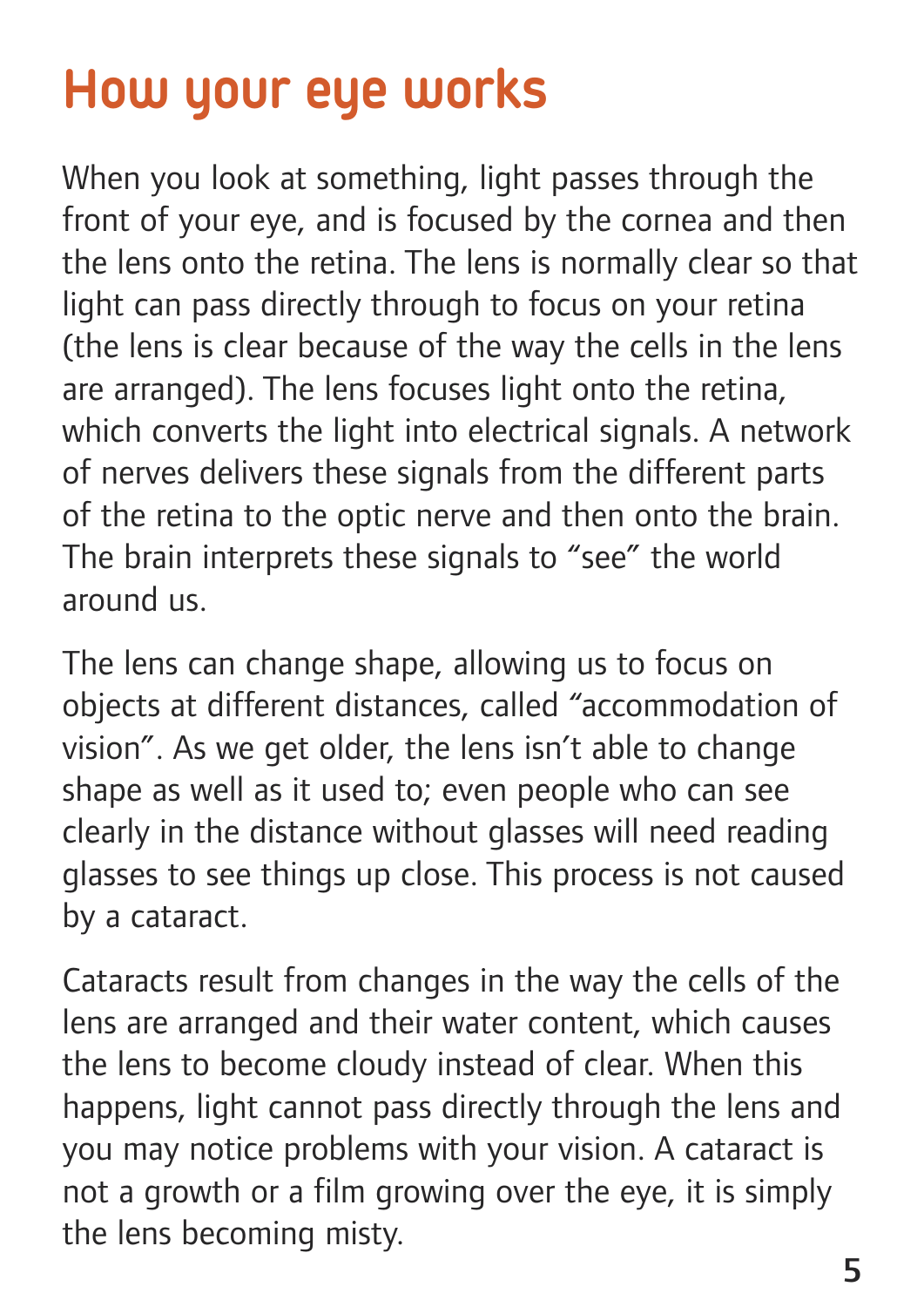### Causes

Cataracts can be caused by a number of things, but by far the most common reason is growing older. Most people over the age of 65 have some changes in their lens and most of us will develop a cataract in time. Apart from getting older, the other common causes of cataract include:

- diabetes
- $\bullet$  trauma
- medications, such as steroids
- eye surgery for other eye conditions
- other eye conditions.

In general, the reason why you have developed a cataract will not affect the way it is removed.

Most cataracts are caused by natural changes in the lens, which happen as you get older. However, the following factors may be involved in cataract development (please note that these are only suggested causes which are the subject of ongoing research):

- tobacco smoking
- lifelong exposure to sunlight
- having a poor diet lacking antioxidant vitamins.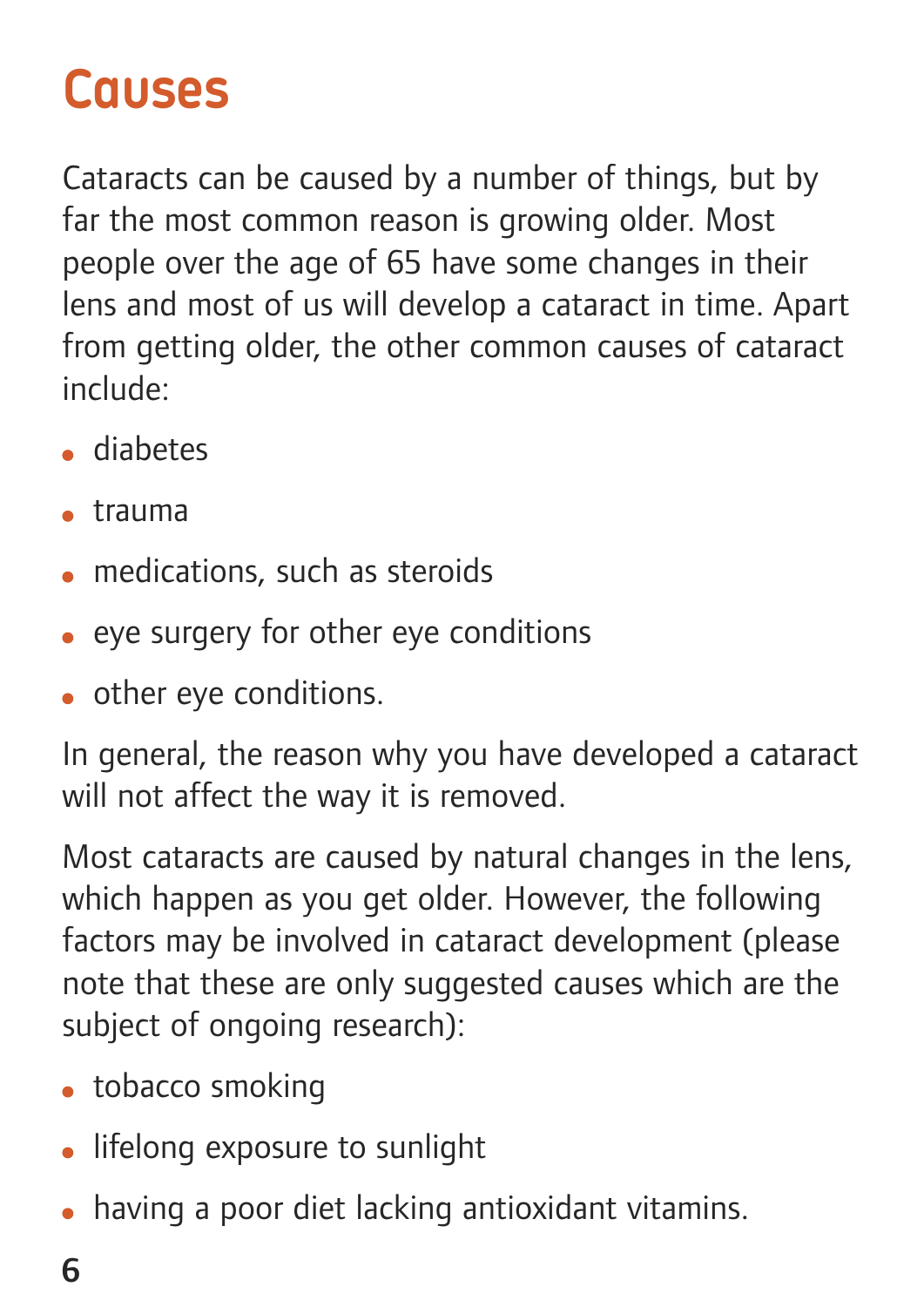### Symptoms

Cataracts usually develop slowly and although symptoms vary there are some symptoms that most people experience. Most people will eventually develop a cataract in both eyes, though one eye may be affected before the other. When your cataract starts to develop, you may feel your sight isn't quite right. For example, if you wear glasses you may feel that your lenses are dirty, even when they're clean. Gradually, you may find your sight becomes cloudier and more washed out. Edges of stairs or steps become more difficult to see and you may feel you need a lot more light to read smaller print.

Another common symptom of a cataract is a problem with bright lights. Lights can seem to glare, or you may find that the headlights of a car dazzle you more than they used to. You may also notice a slight change in your colour vision – things may appear more yellow than before. This often happens if one eye develops a cataract first and colours look different when you compare one eye with the other.

If you notice any of these changes, you should have your eyes tested by an optometrist (optician) who will be able to tell whether you have a cataract or not. The optometrist will then discuss the degree to which the cataract is affecting your vision and if you agree, refer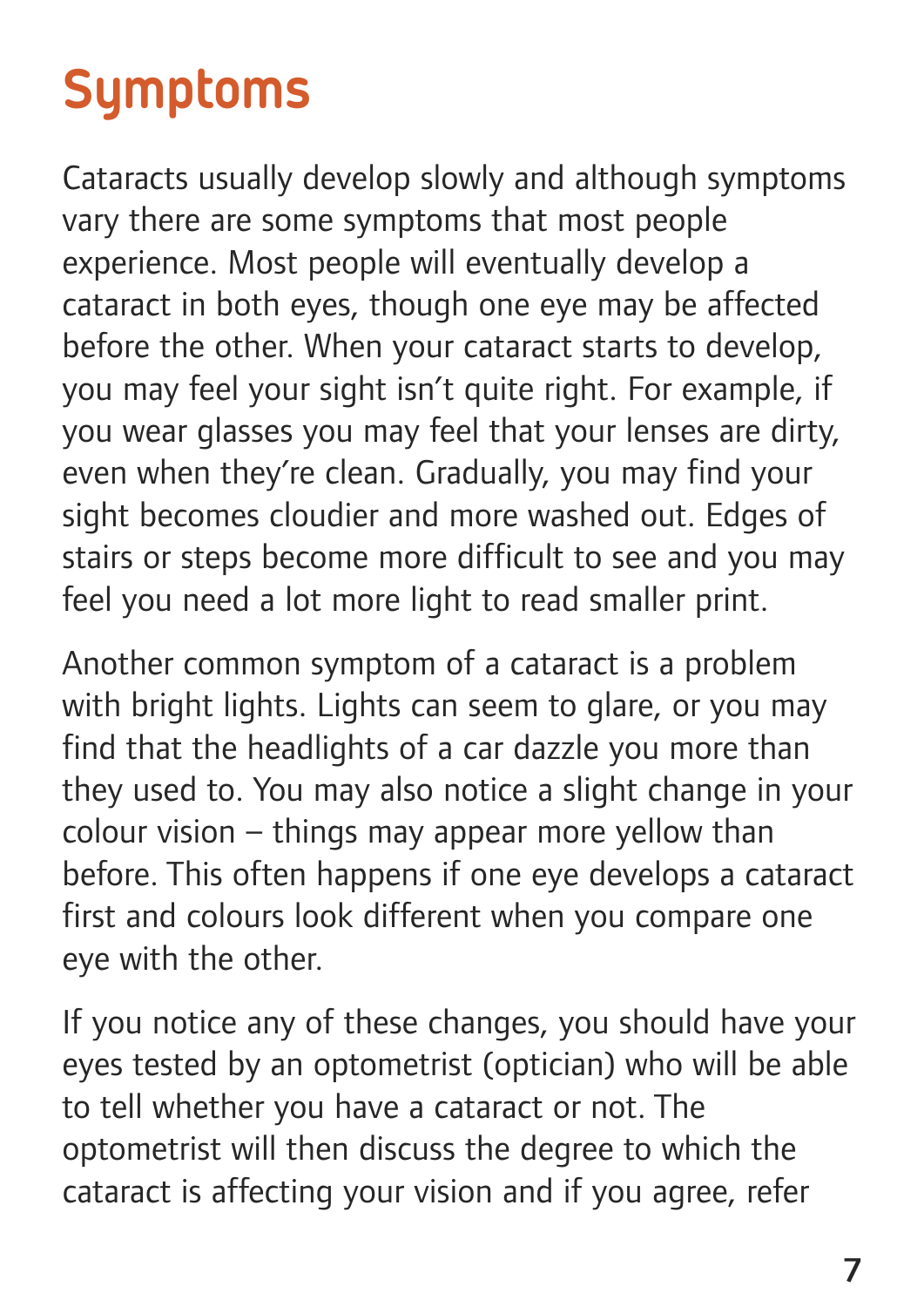you via your GP to the eye clinic. You may be told during the eye test that you have early cataract or initial signs of a cataract which does not need referral. If you are unsure about anything during the eye test then ask to have it explained. Eye tests are free for everyone in Scotland and for everyone over sixty years old in the UK. Many other people also qualify for free eye tests.

If a cataract isn't removed, your sight will become increasingly cloudy. Eventually, it will be like trying to see through a frosted window or a heavy net curtain or fog. Even if your cataract gets to this stage, it can still be removed and your sight will be almost as it was before the cataract developed.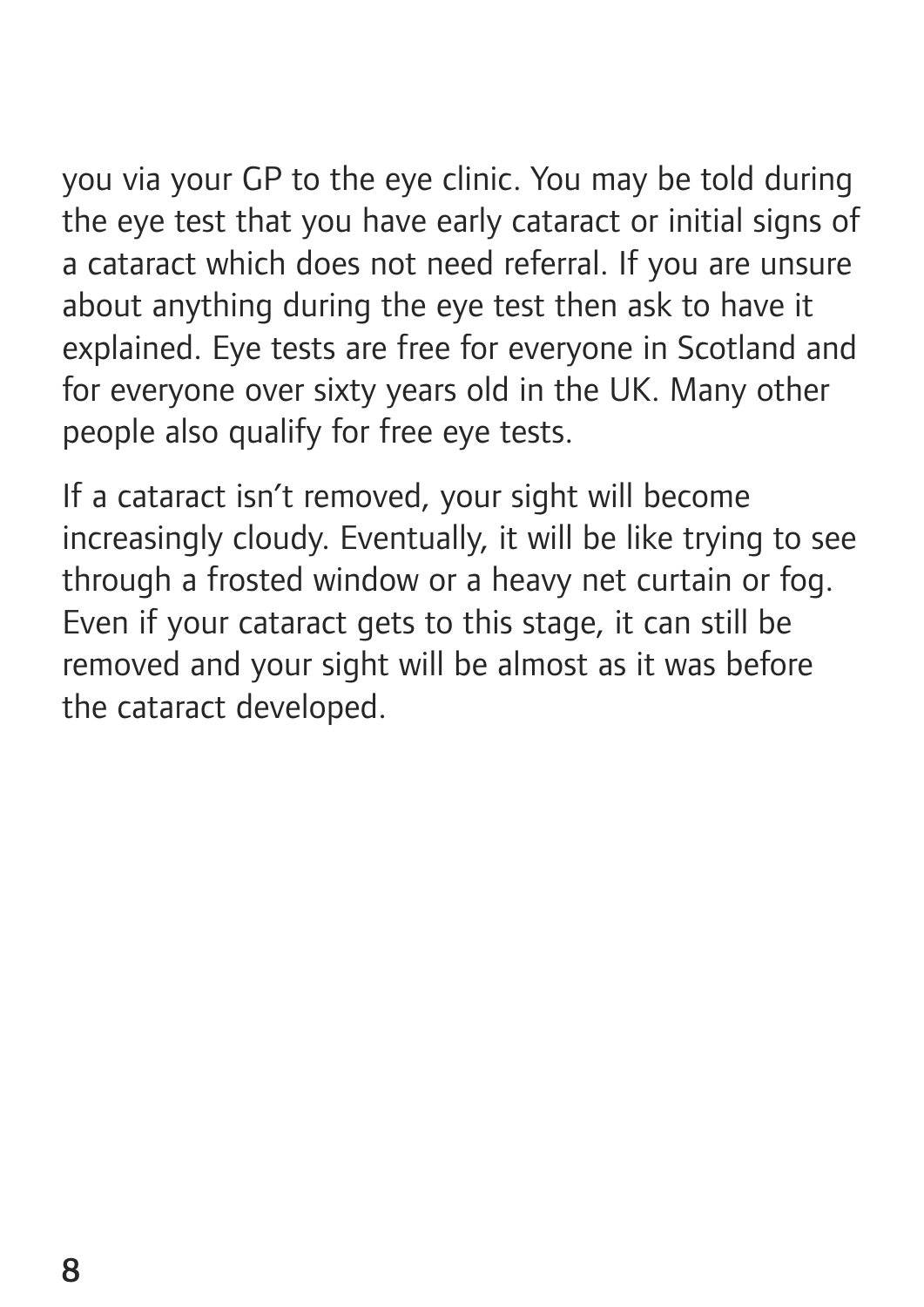### **Treatment**

The only effective treatment for cataracts is surgery to remove your cloudy lens and replace it with an artificial lens implant. This is done by an ophthalmologist (eye specialist) at a hospital. Lasers aren't used to remove cataracts and there is no evidence to suggest that changing your diet, taking vitamins or using eye drops can cure cataracts. Cataract surgery is available free on the NHS.

#### **Removing cataracts**

The operation to remove your cataracts can be performed at any stage of their development. There is no longer a reason to wait until your cataract is "ripe" before removing it. However, because any surgery involves some risk, it is usually worth waiting until there is some change in your vision before removing the cataract. This is something to discuss with your optometrist as a good time to refer may vary from person to person.

Most people choose to have their cataracts removed when the change in their vision starts to cause them difficulties in everyday life. The timing of this varies from person to person. If you have problems in bright light, or you find reading or getting out and about, cooking or looking after yourself increasingly difficult then it may be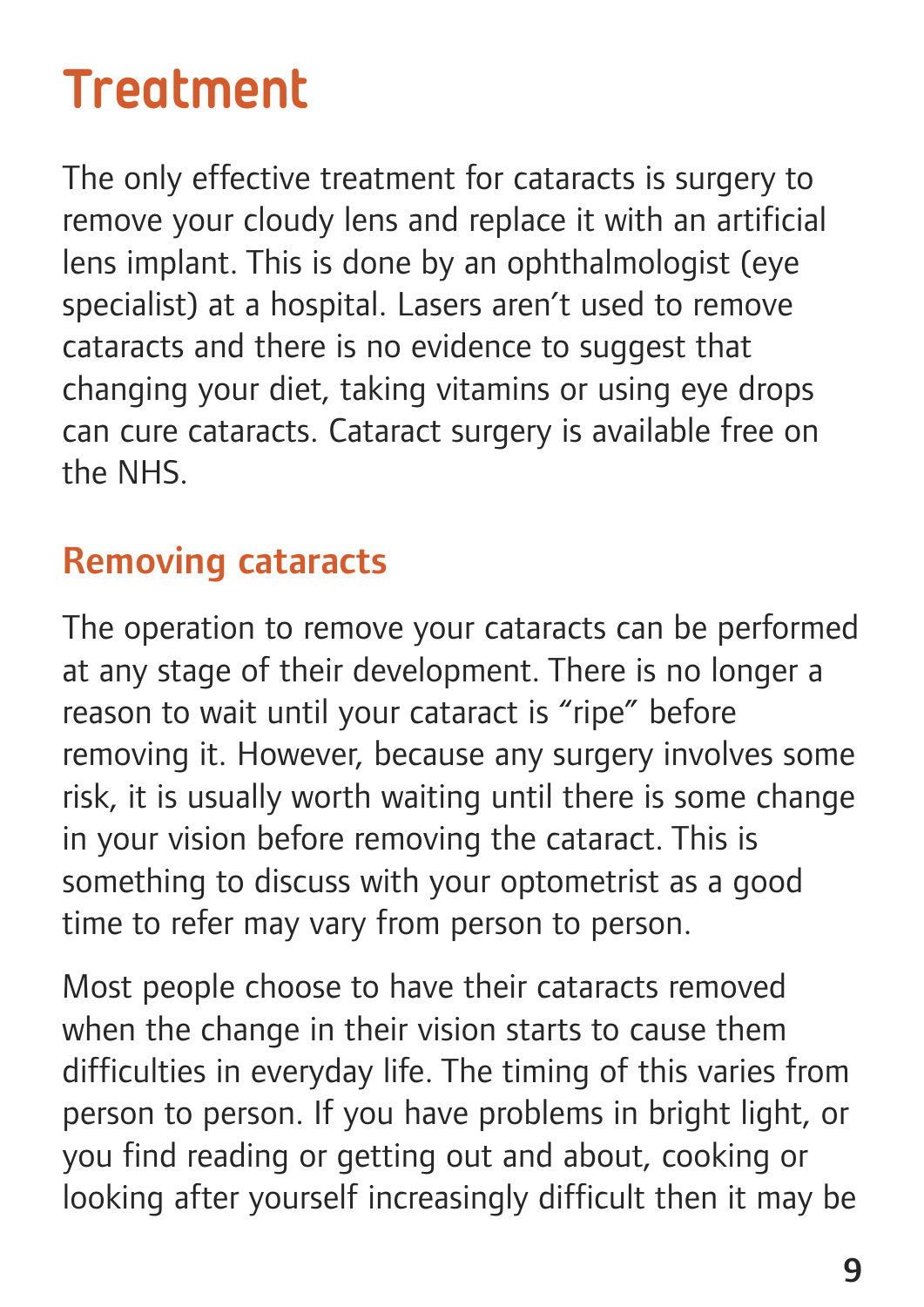time to consider having the cataract removed. When you attend your appointment in the eye clinic you need to make clear to the specialists any everyday problems you are having.

When you are first referred to the eye clinic you will have an out patients appointment to examine your eyes and then discuss the best options for you. This is the time to ask questions and it is useful to write down any you have thought of beforehand.

Many people with cataracts are still legally able to drive. If you have any concerns about whether you should be driving, your optometrist should be able to tell you whether your sight is within the legal limits for driving. Sometimes people may be legally able to drive but might find driving difficult in bright sunlight or at night. If this is the case, then you may think it is a good time to consider having your cataracts removed.

#### **Pre-surgery**

Before you have your cataract surgery, your eye health and general health will be checked carefully in what is often called a pre-operative assessment. Your vision and your eye will be measured very carefully. This is usually done by a machine which measures the length of your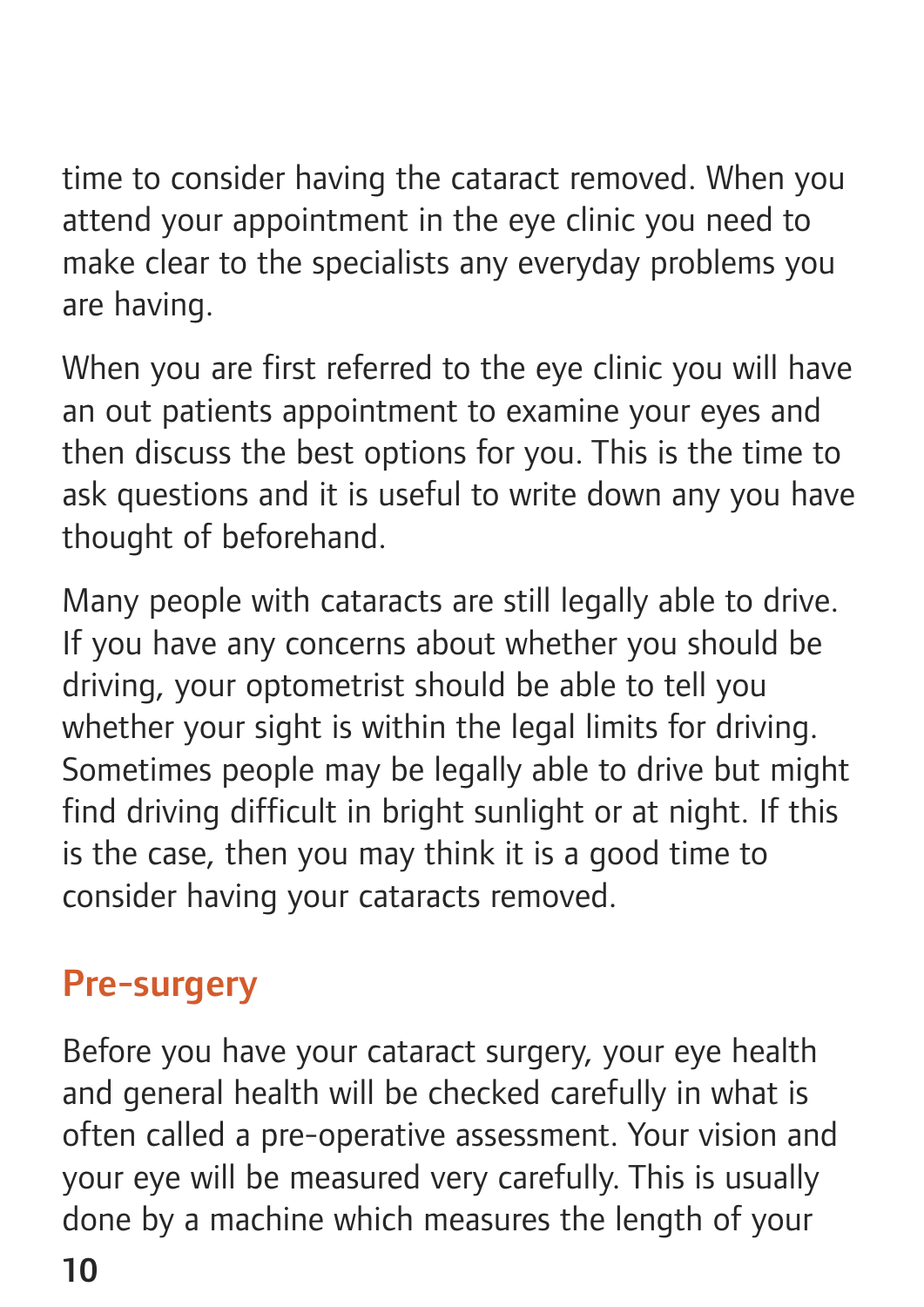eye ball and the shape of the front of your eye. These tests help the ophthalmologist decide which lens to implant when they perform your operation, to make sure you have as good vision as possible after the surgery. If you have a cataract in both eyes your ophthalmologist will use these tests to decide which cataract to remove in the first operation. In most cases, this is the eye with the worst cataract.

#### **Surgery**

Cataract surgery usually takes about 30 to 40 minutes and most people go home from hospital a few hours later. It is usually done with a local anaesthetic, which means you will be awake during the operation but you won't feel any pain. You can talk to the operating team if you need any assurance. The local anaesthetic may involve drops and an injection or just drops.

For your surgery, you will be given drops to dilate your pupil. Your face will be covered by a sheet, which helps to keep the area around your eye clean during the operation. To remove the cataract, the ophthalmologist needs to remove the natural lens in your eye and replace it with a plastic lens implant. The most common way to remove cataracts is called phacoemulsification. This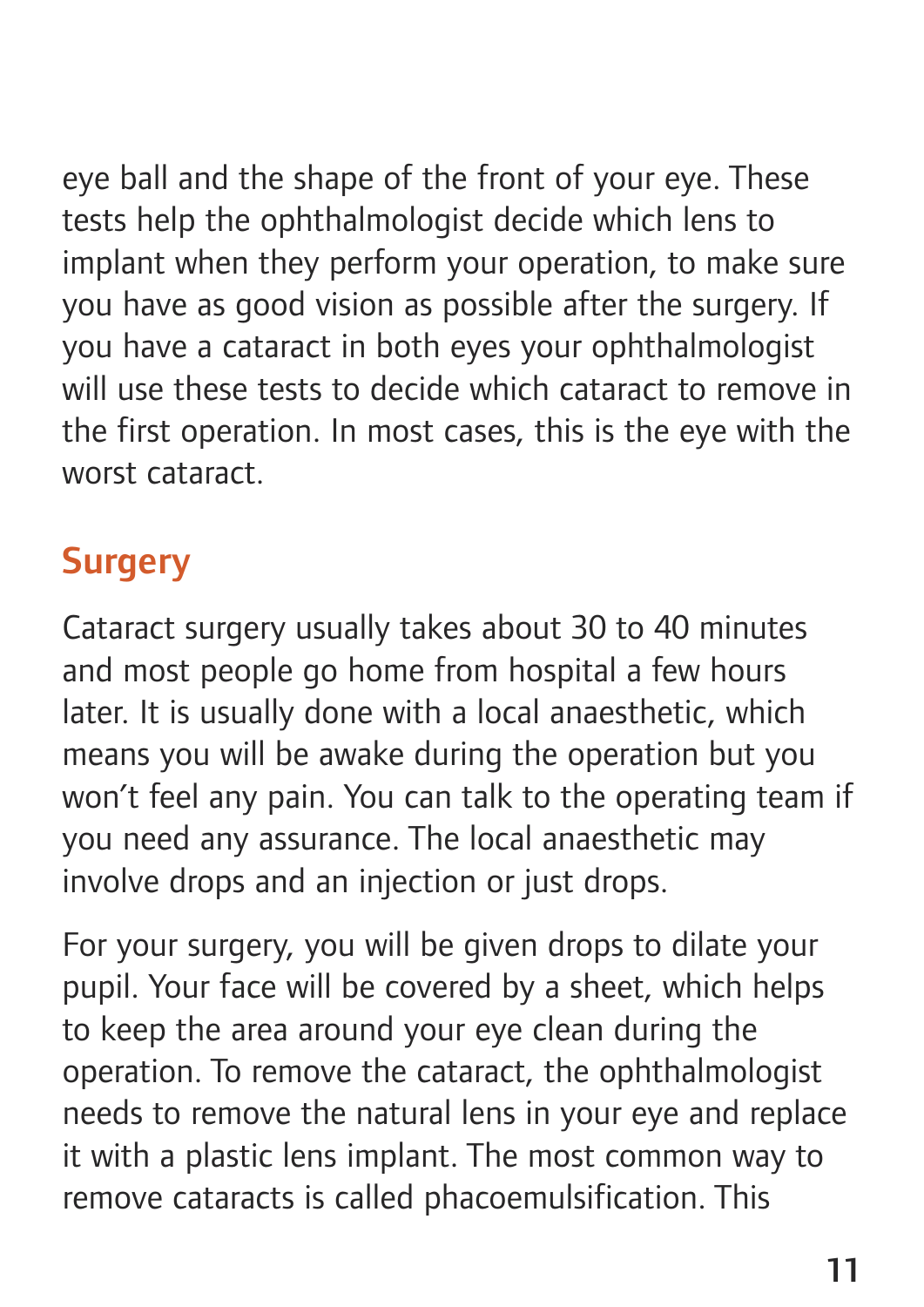technique uses high frequency sound energy to break up your natural lens with the cataract. Only really small cuts are used, so you don't need any stitches, and this helps to speed up your recovery from the surgery. Usually, the ophthalmologist uses a machine which acts as a microscope to get the best view of your eye as possible.

The lens in your eye is made up of different layers and the outside layer is called the lens capsule. During the operation, the ophthalmologist cuts through the front of the lens capsule so they can reach the lens inside. Using the same instrument, the ophthalmologist can break up your lens and the cataract inside your eye, and remove it using suction. Your lens capsule is kept in place so that the artificial lens implant can be placed inside it. The tiny implant is folded so that it can be put into the eye through the same instrument that is used to remove the cataract. Once it reaches the right position, the ophthalmologist unfolds the artificial lens so that it sits in the right place inside the lens capsule.

As you are awake during the operation, you will be able to hear what is happening in the operating room. You can also communicate with the ophthalmologist and the nurses who are on hand to reassure you. Because the eye is anaesthetised and your pupil is dilated, you may be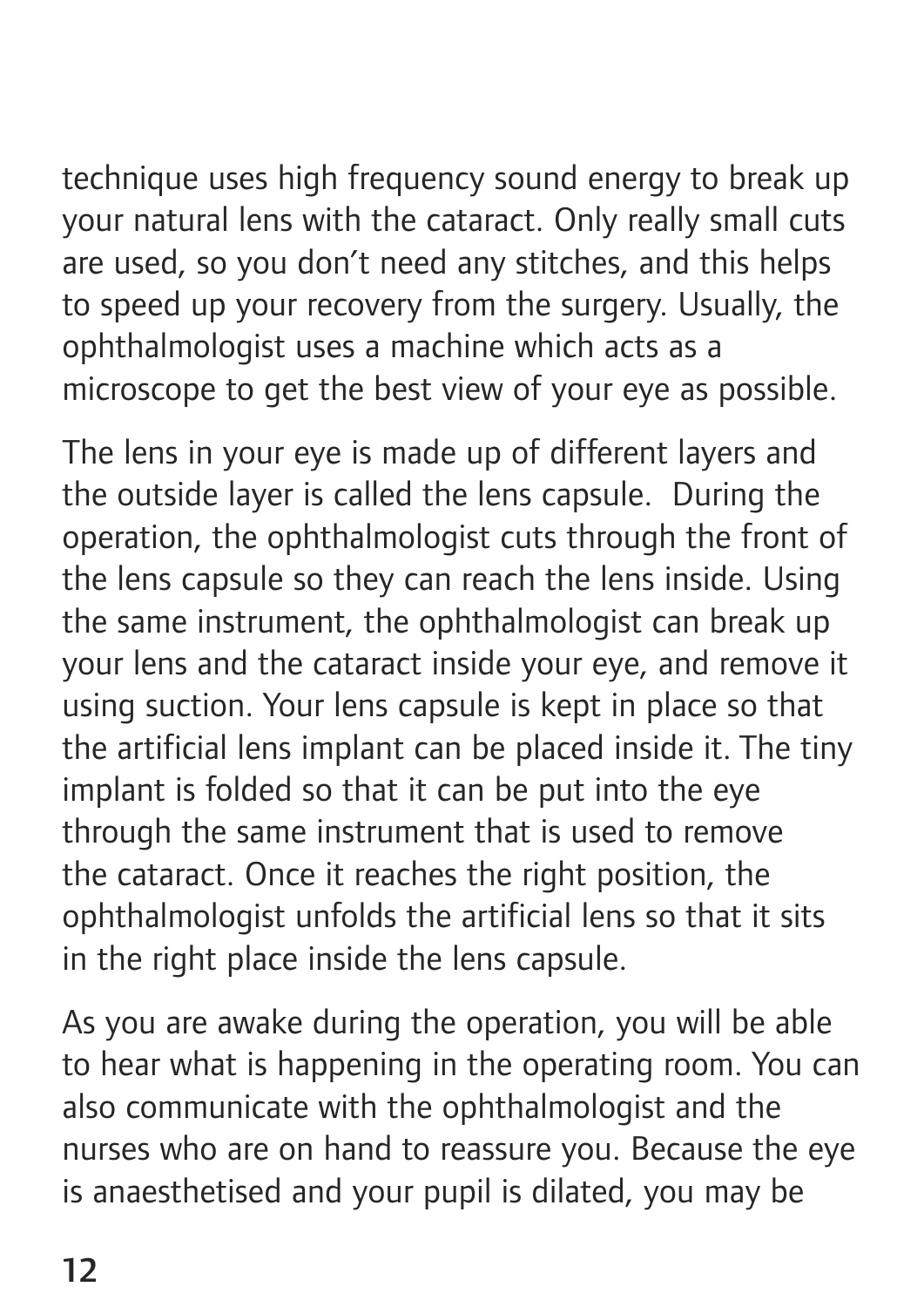able to see some lights and movement but not the details of the instruments used. You should not feel any pain in your eye.

A short time after your operation, your eye will be examined, to make sure the operation has been successful. Your eye will be covered with a dressing which stays in place when you go home, normally a few hours later. Your eye may begin to feel sore once the local anaesthetic starts to wear off. The pain isn't usually too bad and you can take a painkiller tablet, such as paracetamol, to help. The dressing, which is put on in the hospital, usually needs to stay on your eye overnight, but you should be able to take it off the following morning. Your eye may look red and you might develop some bruises but these will improve over the next few days.

#### **Immediately after the operation**

Some people can tell that their sight has improved straight away. If your cataract was quite mild you might not notice a big change in your vision but if your cataract was quite bad you may be able to notice a bigger improvement. Either way, your sight may not be as good as you expect for the first week after the operation, as the eye is still recovering from the surgery and will probably be a little swollen.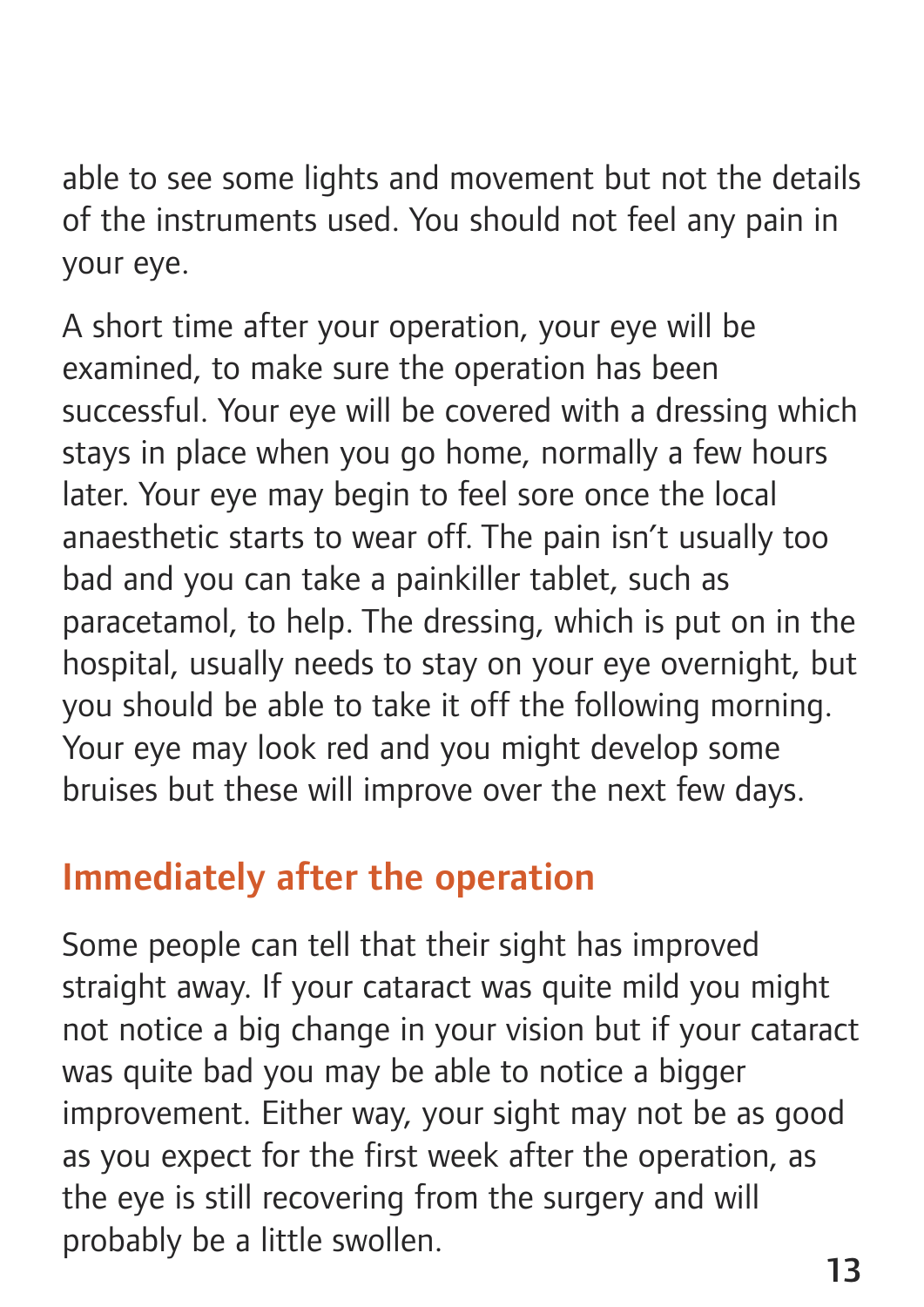Immediately after the surgery you will be given eye drops. You will probably have two types of drops – an antibiotic drop to prevent infection and a steroid drop to help reduce any swelling. It is important to take these drops as the ophthalmologist recommends and to complete the course. If you have problems using the drops you should let your GP know as they may be able to arrange some help for you.

Most people have no problems after the surgery and they are up and about as normal the next day. If your eye is very painful or your vision suddenly gets a lot worse, then you should let the hospital know as soon as possible as this may mean they need to see you again.

#### **Activities**

After surgery, you can usually go back to your everyday activities as soon as you feel able. Apart from taking eye drops, you can usually carry on as normal but you may need to avoid the following for the first week to ten days:

- rubbing your eye. You may have to wear an eye shield (patch) when you are sleeping to avoid rubbing your eye
- swimming (until your ophthalmologist says you can) to avoid contact with dirty water while your eye is healing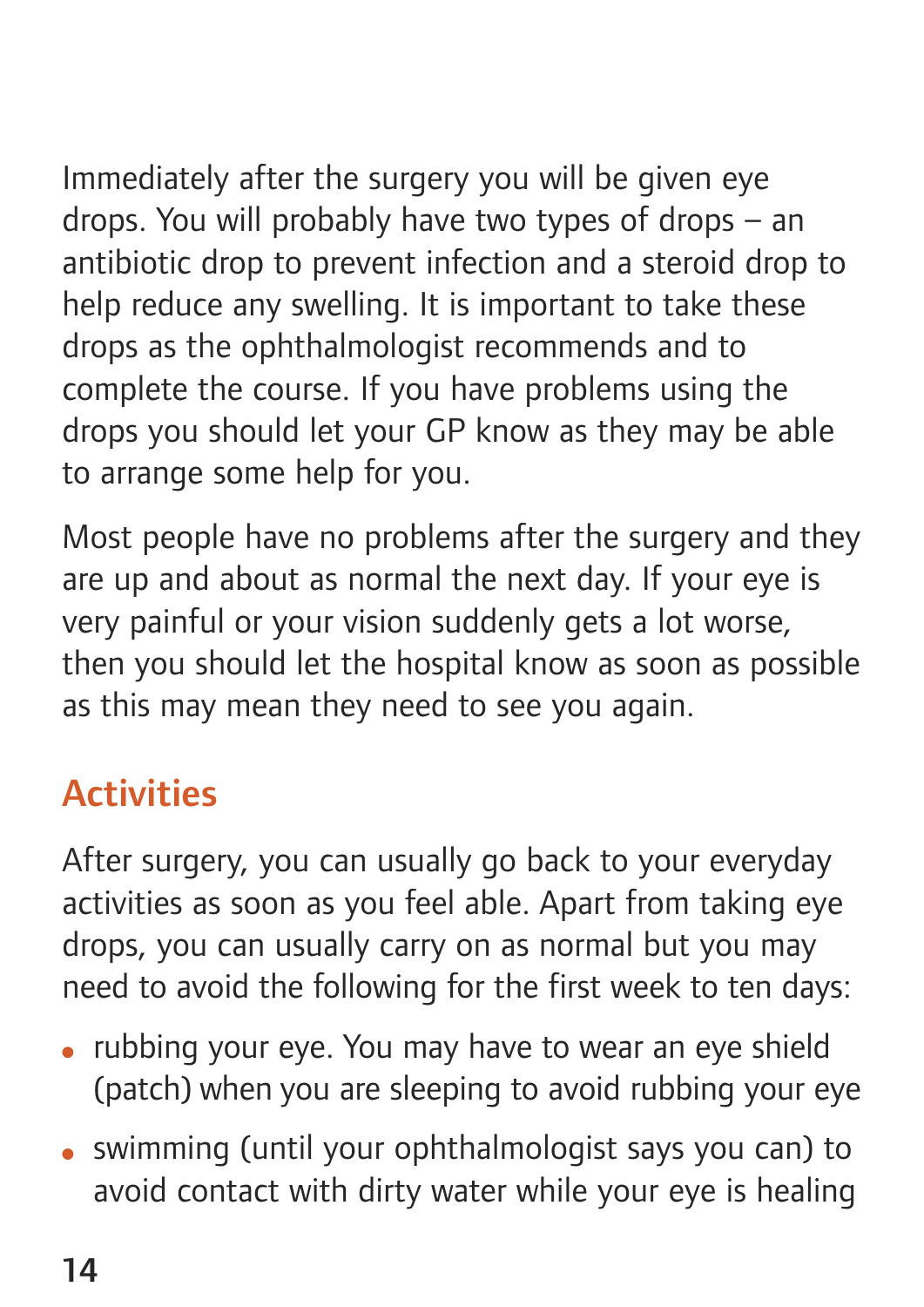- strenuous exercise, contact sports and heavy lifting. Everyday lifting like light shopping is usually fine, but heavy lifting like moving furniture is best avoided
- wearing eye makeup until the hospital are happy with your recovery.

You also need to take extra care:

- when it is windy or dusty outdoors, in case something blows in your eye, but you don't need to stay indoors
- washing your hair. Avoid soapy water in your eye.

Usually, you will see the ophthalmologist about six weeks after the operation. At this appointment you can ask them about returning to all your usual activities.

#### **When should I have new glasses?**

The lens that is implanted in your eye is usually designed to give you clear distance vision without needing glasses. Sometimes this is not quite achieved and you will need a pair of distance glasses to fine tune the focus and get the best possible distance vision. Because the lens implant isn't able to provide in-focus near vision, nearly everyone needs to wear reading glasses after the operation and usually this is a different pair than you had before the operation.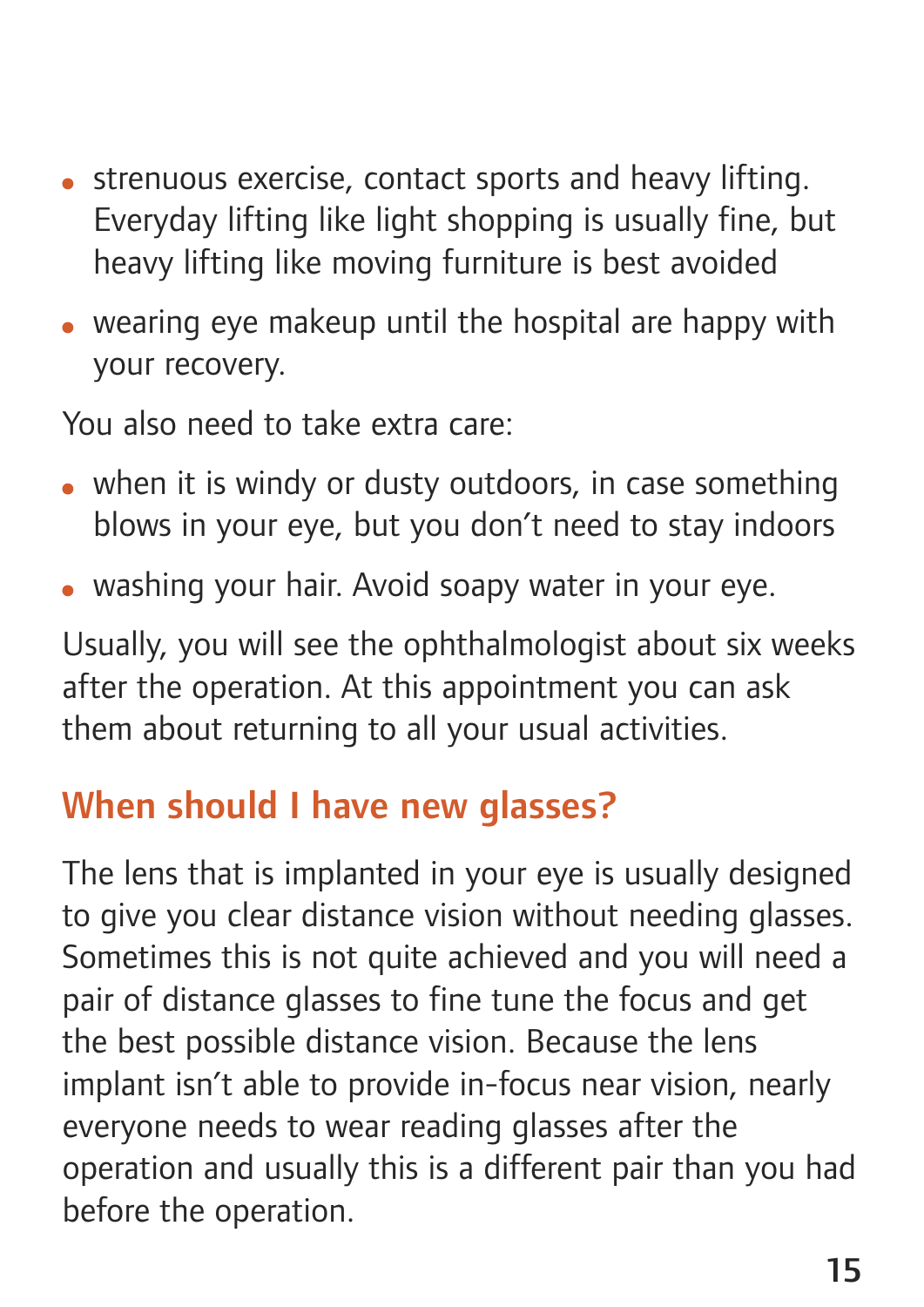In most cases an eye test, sometimes called a refraction, will be done four to six weeks after the operation. This maybe done by an optometrist in the hospital or you may be asked to see your own optometrist.

Some lens implants are available which try to provide clear vision in the distance and up close. These are called multi-focal lenses. There are different types available, but usually implanted in the same way as the more common lenses. At the moment, multi-focal lenses are normally only available privately.

#### **Between operations**

If you have cataracts in both eyes, the period between having the first and second operation can be difficult. This is because your eyes will not be balanced in terms of glasses and correction for any short or long sight you may have. Normally, people are encouraged to wait until they have a second operation before getting new glasses. This avoids the need to buy glasses that would only be useful for the short time between the operations. Some people find they can manage with their old reading glasses, but this may not be possible for everyone. The gap between the two operations is usually about six weeks to three months so most people can manage.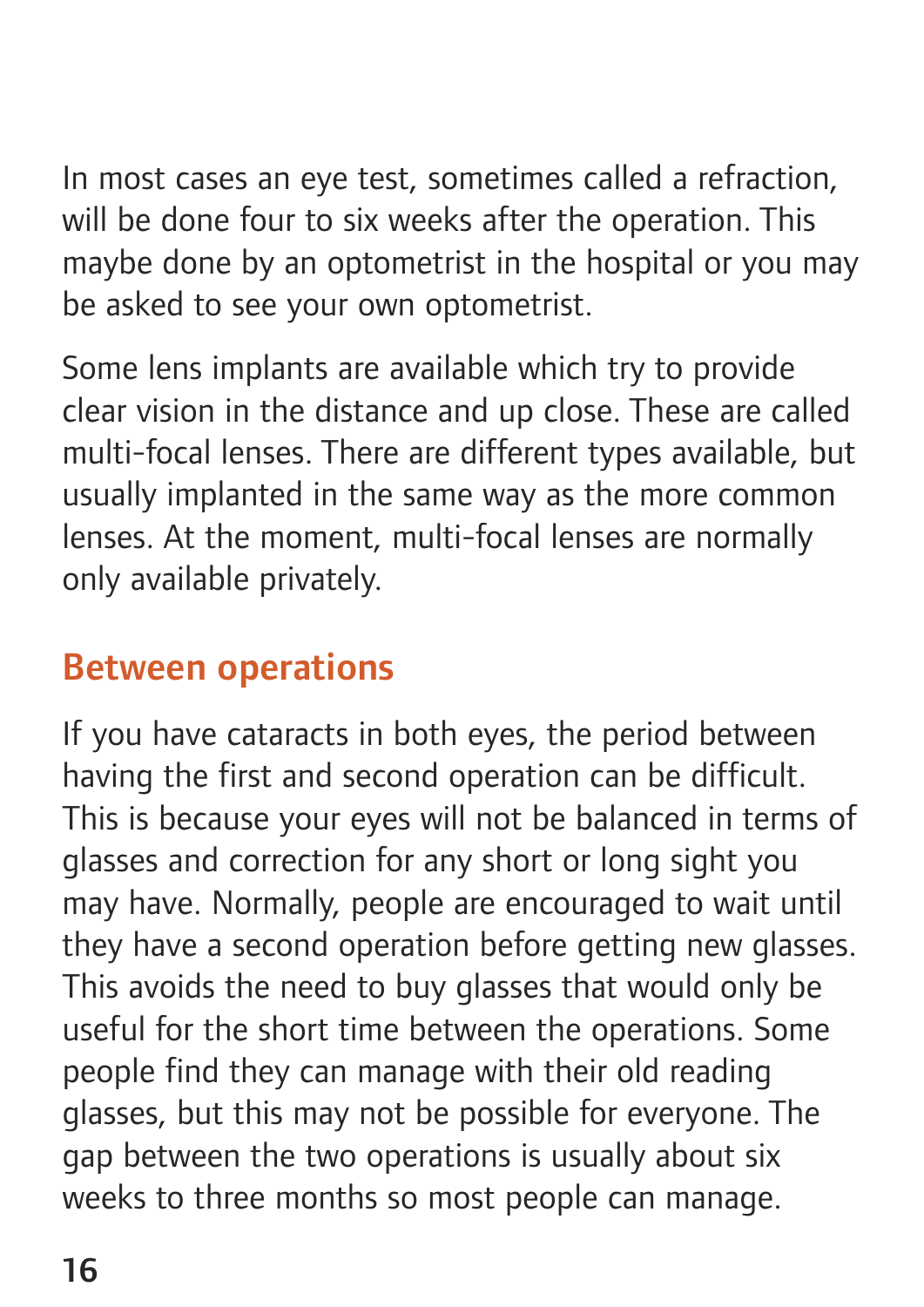### Complications

Cataract surgery is generally very successful. Only about three per cent of people who have cataracts experience complications. The most common complications can be dealt with and usually don't affect sight in the long term.

One of the most common complications is a thickening of the lens capsule which holds the lens in place. This may occur a couple of months or even years after the original operation. If this happens, your sight will become cloudy again, as though the cataract has come back. Doctors call this complication posterior capsule opacification or posterior capsule thickening and it is usually easily dealt with by a small laser operation done through an out patients appointment. There is information available on posterior capsule opacification if you contact our Helpline on 0303 123 9999 or check our website at rnib.org.uk

More serious complications are much rarer and include:

- retinal detachment
- problems with the lens implant, the wrong lens implant or problems with its position
- a break in the lens capsule
- infection.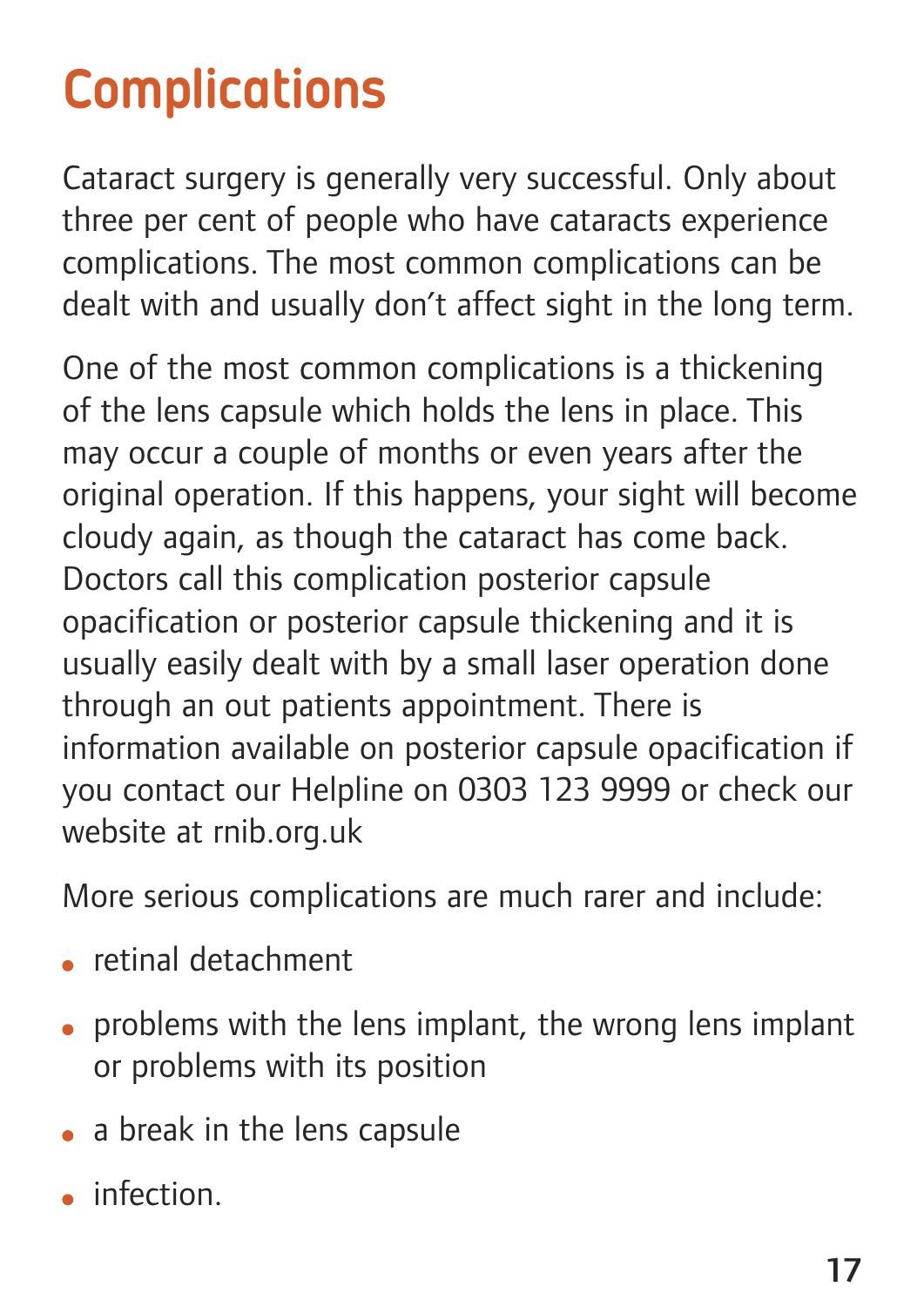These complications are much rarer and treatments are available which will minimise their effects on your vision. Before being offered a cataract operation the ophthalmologist will talk you through the potential risks specific to your situation.

### Other eye conditions

People with cataracts often have other eye conditions as well. This is because many eye conditions affect older people. For example, many people with macular degeneration, glaucoma or diabetic eye problems also develop cataracts. Removing cataracts when you have other eye conditions is possible, but there may be other things to consider. Ask your ophthalmologist to explain any extra considerations for a cataract operation in your particular circumstances.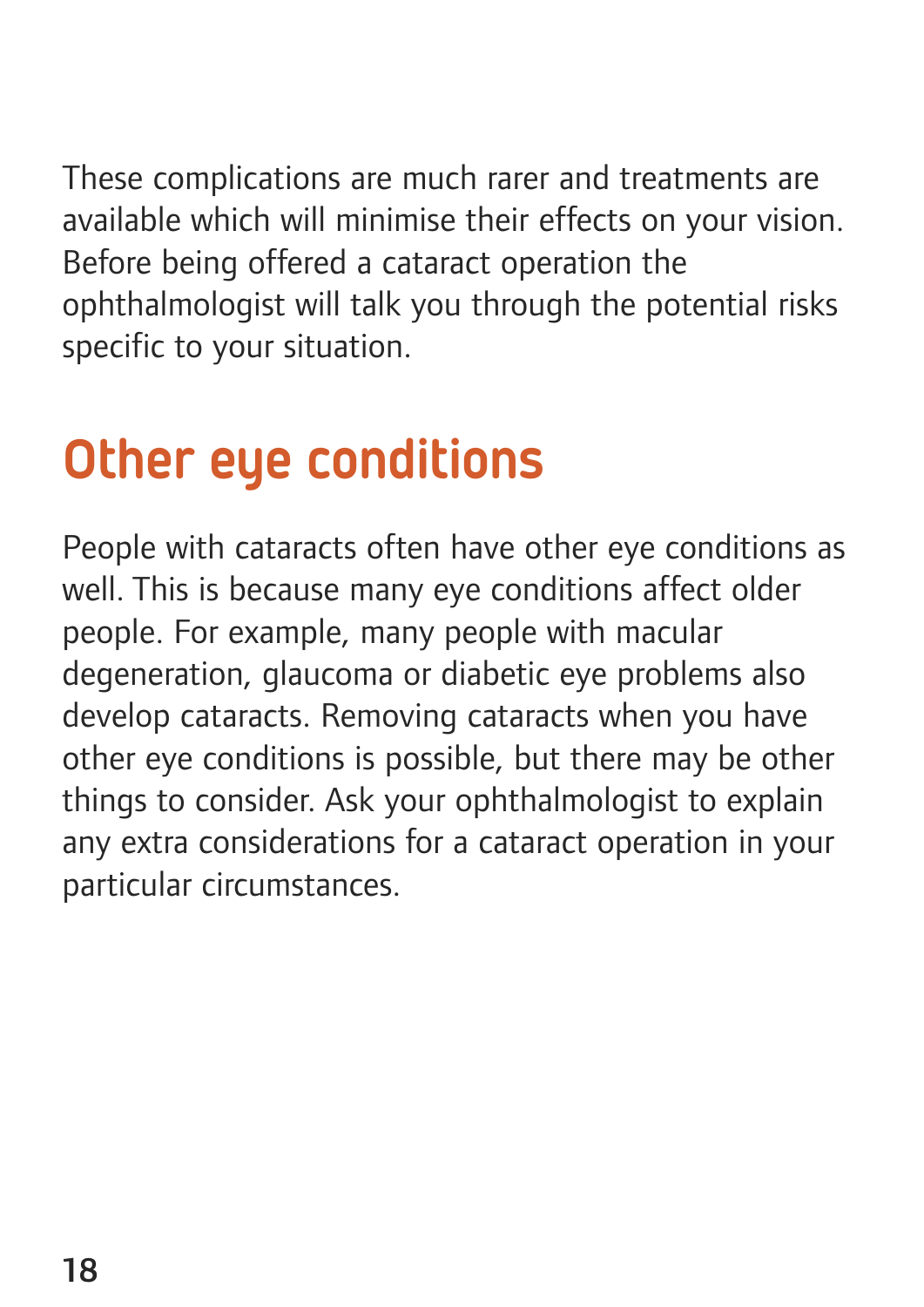### Coping

Being diagnosed with an eye condition can be very upsetting. You may find that you are worried about the future and how you will manage with a change in your vision. All these feelings are natural. RNIB can help you with our telephone Helpline on 0303 123 9999 and our emotional support service.

Most people who have cataracts without any other eye conditions have very good vision following the operation. However, if you have another eye condition that effects your sight, or there are complications with the cataract surgery which effect your sight, then there are lots of things you can do to make the most of the vision you have. This may mean making things bigger, brighter or using colour to make things easier to see. Ask your ophthalmologist, optician or GP to refer you to your local low vision service.

Our Helpline can also give you information about low vision clinics and the support available from social services on 0303 123 9999. They can also offer advice if you have any difficulties accessing these services. Our website offers lots of practical information about adapting to changes in your vision and products that make everyday tasks easier.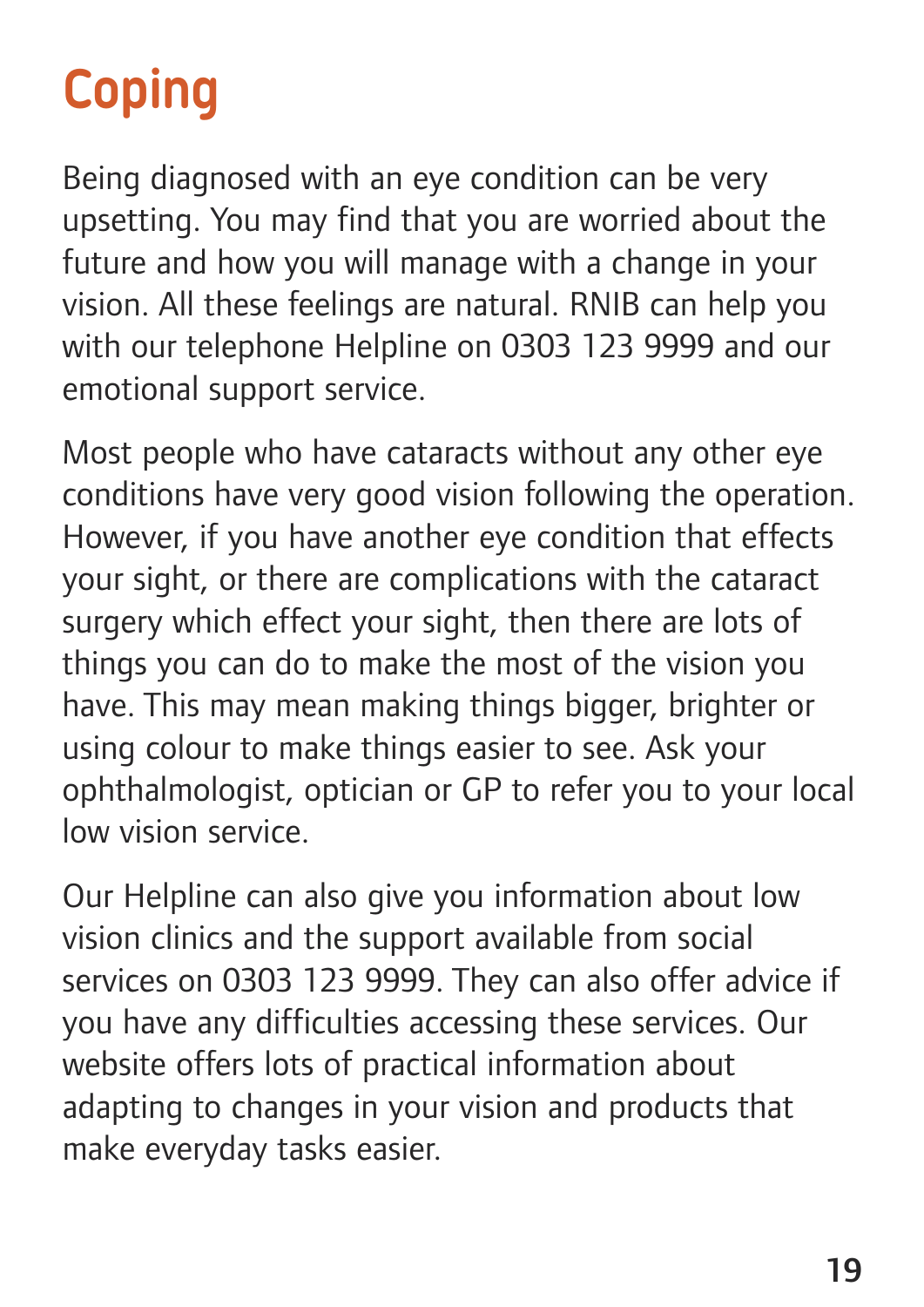### Useful contacts

#### **Royal National Institute of Blind People**

105 Judd Street, London WC1H 9NE t: 0303 123 9999 helpline@rnib.org.uk www.rnib.org.uk

#### **Royal College of Ophthalmologists**

17 Cornwall Terrace, London NW1 4QW t: 020 7935 0702 www.rcophth.ac.uk

#### **Driver and Vehicle Licensing Agency (DVLA)**

Drivers Customer Services (DCS) Correspondence Team DVLA Swansea SA6 7 IL t: 0300 790 6801 www.dvla.gov.uk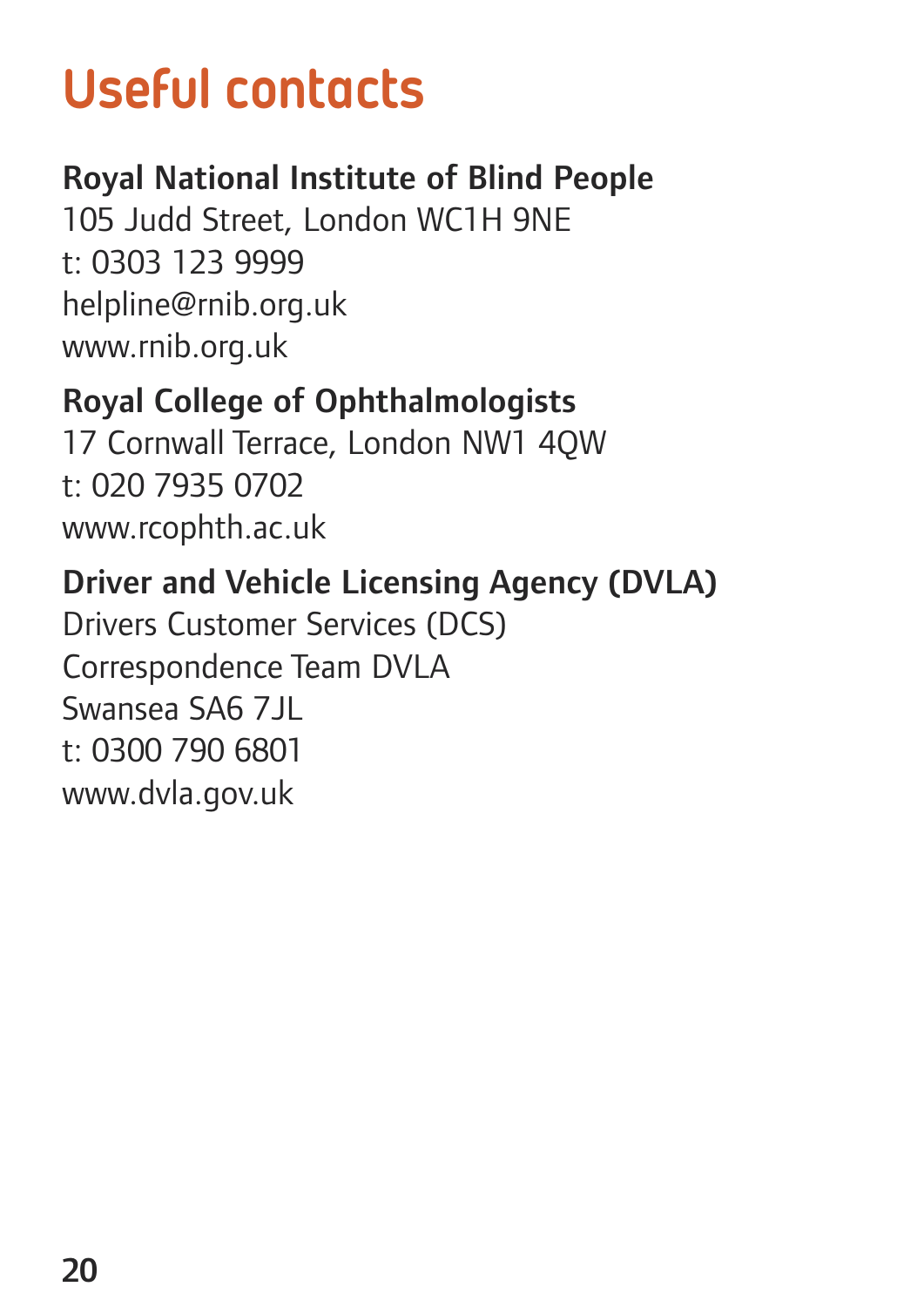### We value your feedback

 $\mathbf{\hat{z}}$ 

Please help us improve the information we supply by sharing your comments on this publication.

**Please complete the form and return to:** FREEPOST RSCB-GJHJ-HLXG RNIB Publishing 105 Judd Street London WC1H 9NE (There is no need to use a stamp.)

Alternatively, you can email publishing@rnib.org.uk.

1. Where did you receive your copy of this leaflet?

2. Did you find that the information was presented in a way that was easy to read and easy to understand? Please give details of anything you feel could be improved.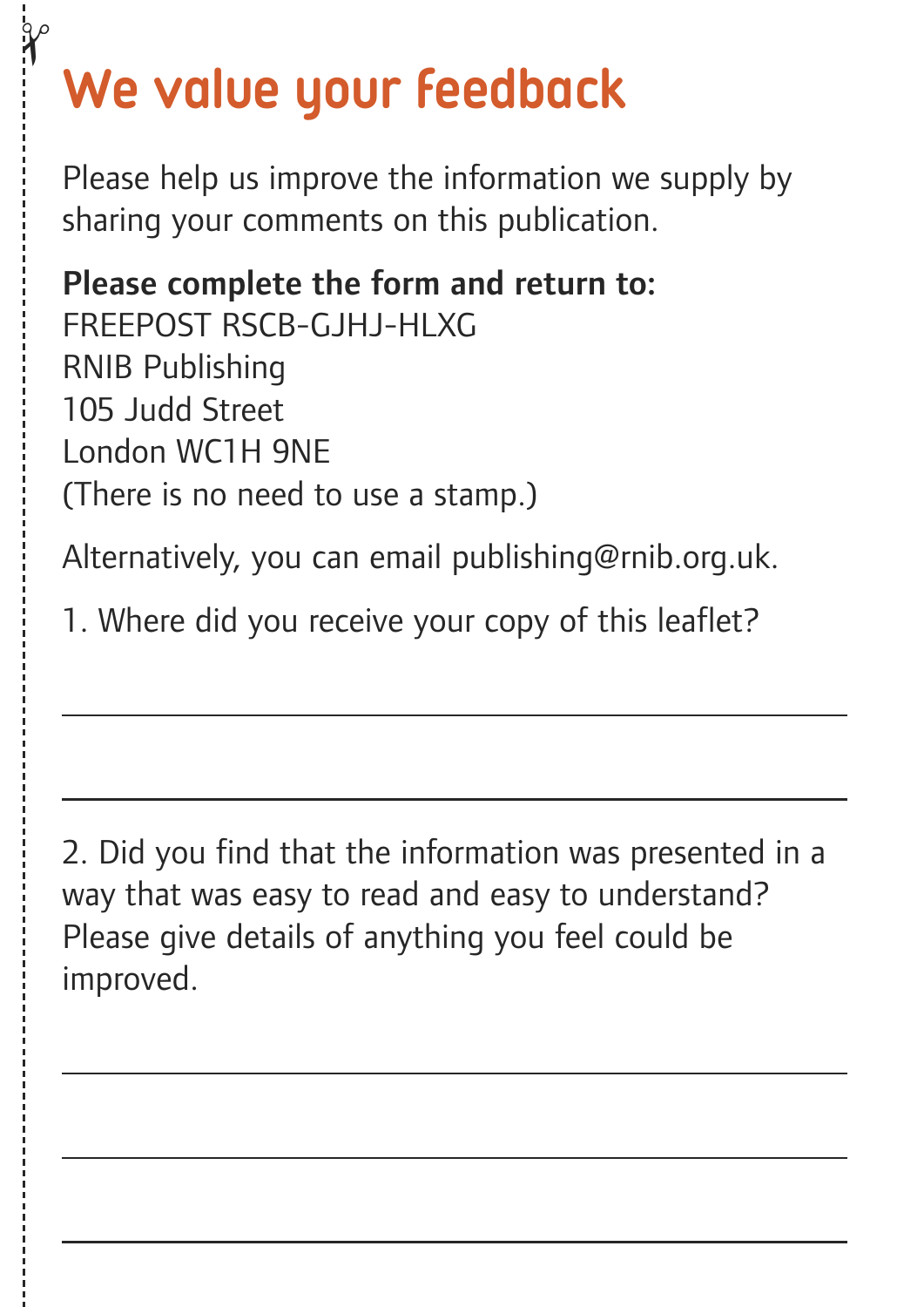3. Is there any information you would have found helpful, or were expecting to find, that was missing?

4. Further comments. Please use the space below for any other comments you have on the information in this leaflet or any aspect of your contact with RNIB.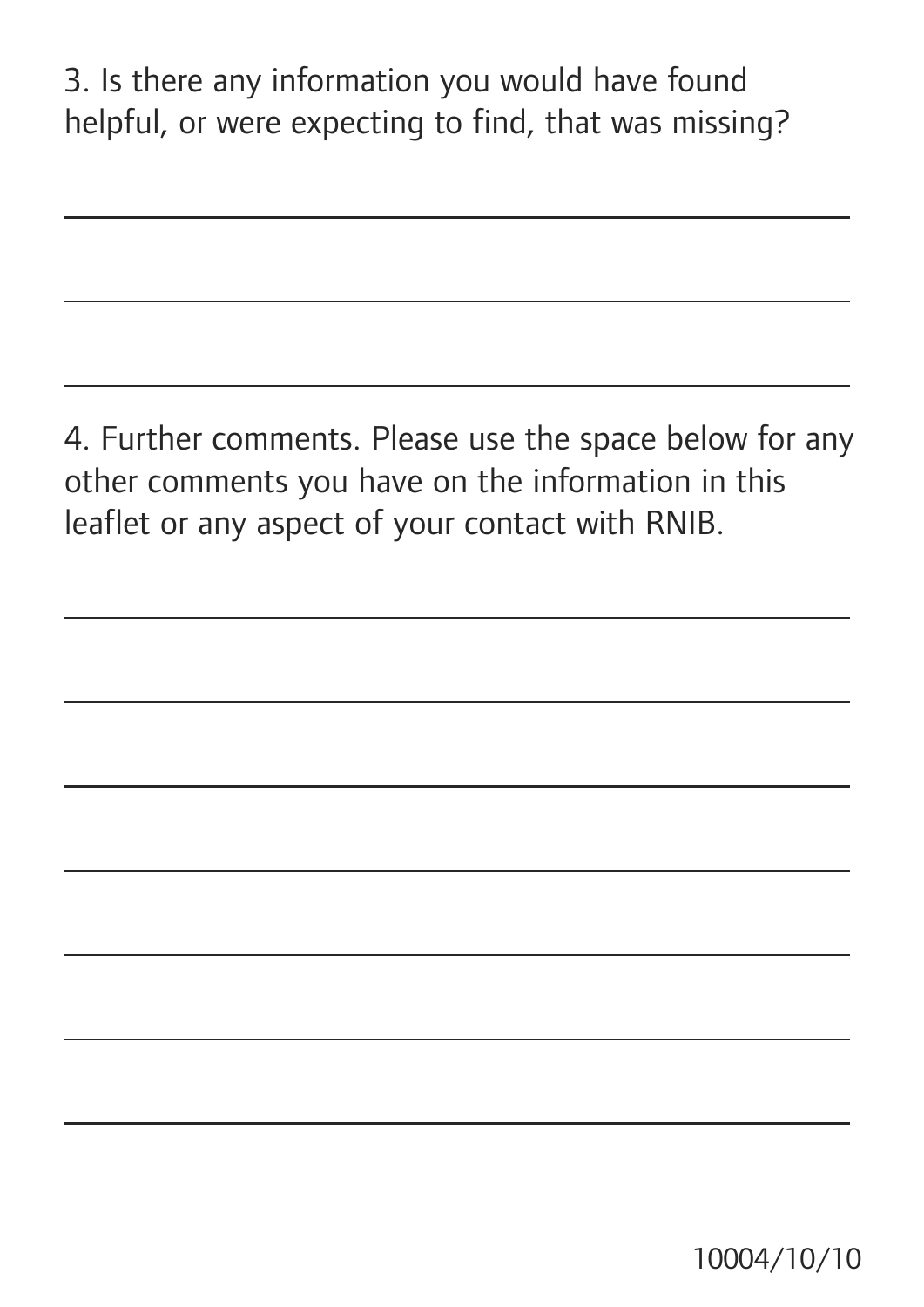### Information sources

We do all we can to ensure that the information we supply is accurate, up to date and in line with the latest research and expertise.

The information used in RNIB's Understanding series of leaflets uses:

- Royal College Of Ophthalmologists guidelines for treatment
- clinical research and studies obtained through literature reviews
- information published by specific support groups for individual conditions
- $\bullet$  information from text books
- information from RNIB publications and research.

For a full list of references and information sources used in the compilation of this leaflet email publishing@rnib.org.uk or call 020 7391 2006.